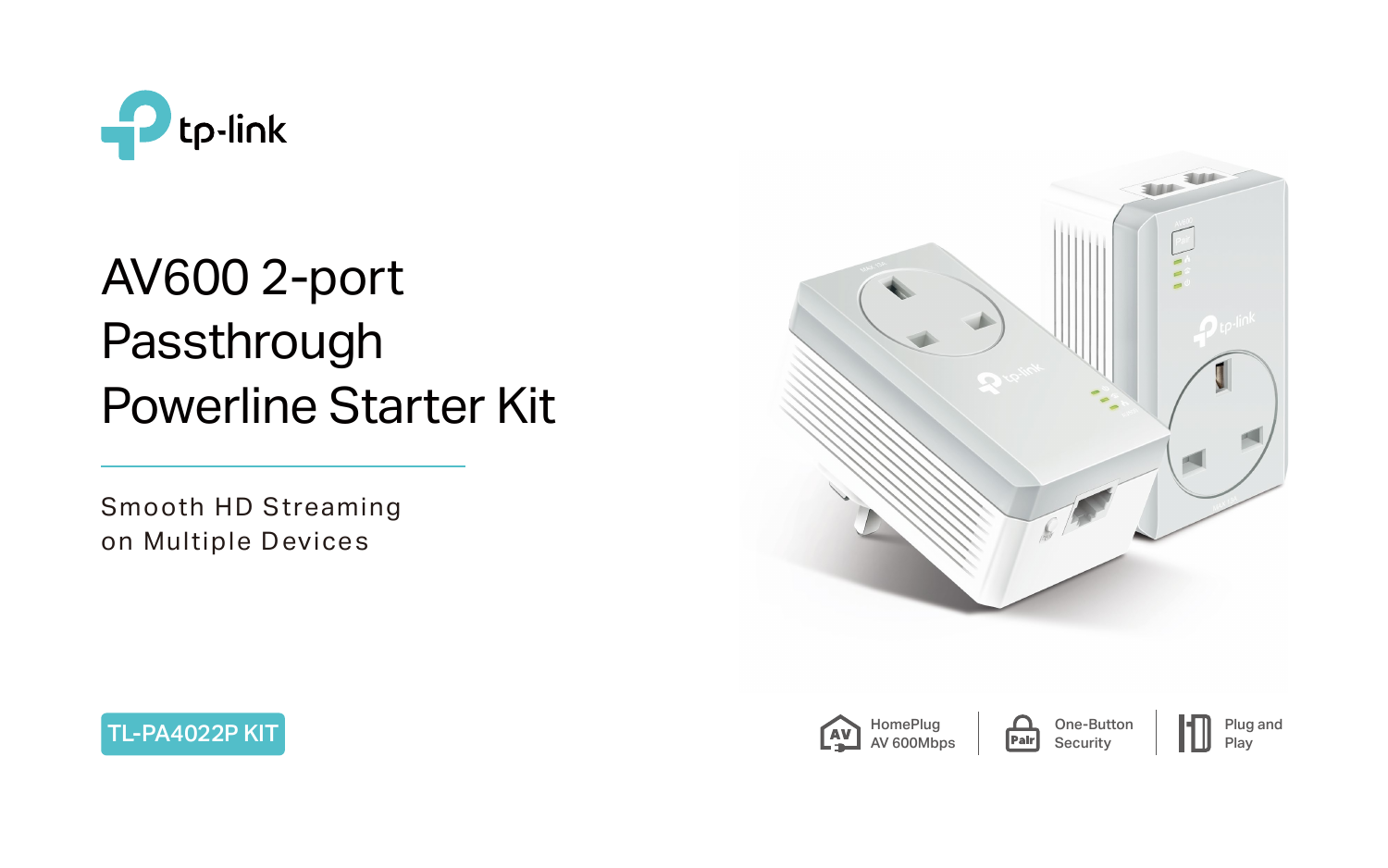## **Highlights**

## HomePlug AV Standard Compliant **Compliant** One-Button Security

Provides users with stable, high-speed data transfer rates of up to 600Mbps on a powerline length of up to 300 metres/1000 feet.

Simply push the Pair button on the adapters, and quickly set up a hassle-free

powerline network.



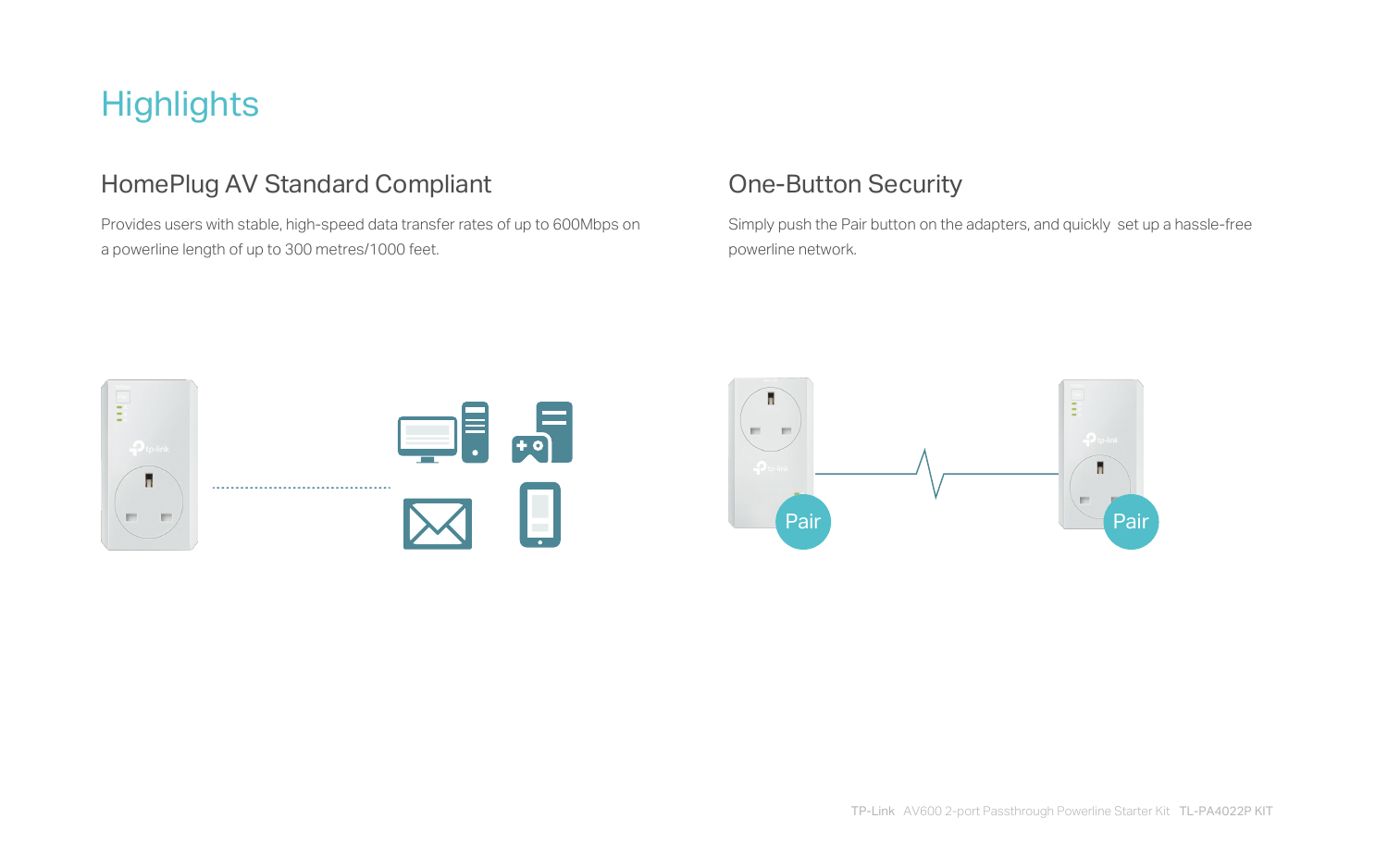

 The AV600 2-port Passthrough Powerline Starter Kit brings internet to any area with a power outlet using your home's electrical wiring.

## **Highlights**

Powerline adapters and extenders must be deployed in a set of two or more.

## Plug and Play! Internet from Any Outlet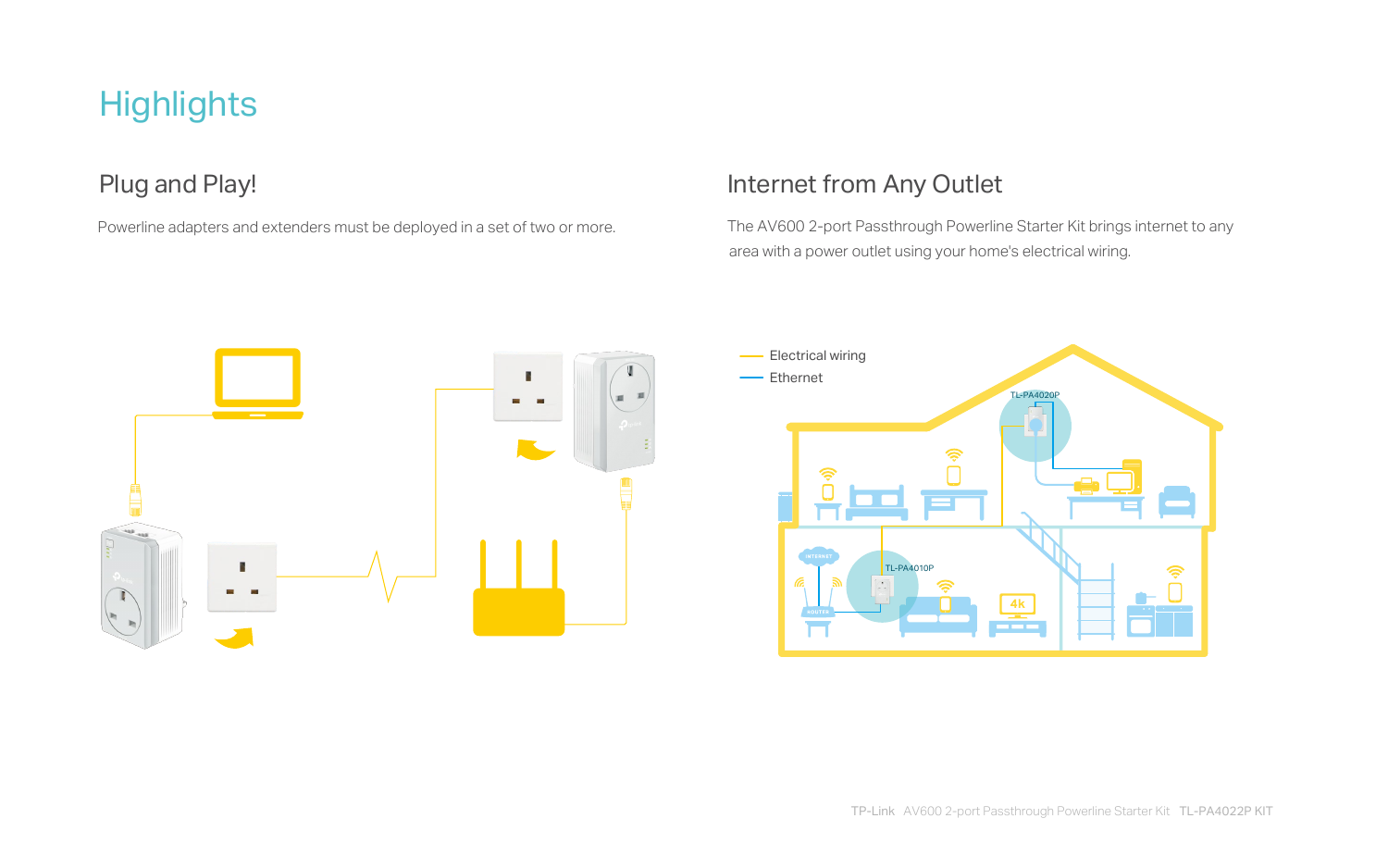- · Plug and Play Plug and play, no configuration required
- · No New Wires No new wires, use existing electrical wiring to expand your home network
- · Keep Your Outlet Integrated power sockets let you power regular devices as normal, and a built-in noise filter prevents them from interrupting the powerline signal.
- · TP-Link tpPLC Allows you to easily manage your network using the tpPLC Utility



· Pair Button – 128-bit AES encryption easily at a push of the "Pair" button



· Power Saving – Power Saving Mode helps reducing power consumption by up to 85%

- · Ultra-fast Powerline Speed HomePlug AV standard compliant, high-speed data transfer rate of up to 600Mbps, ideal for Ultra HD streaming and online gaming
- · Ethernet Ports Two Ethernet ports allow your TV, game console or PC to connect to the internet at high speeds



· 300 Meters Range – Up to 300 meters / 1000 feet range over the existing household power circuit.





· Mains Filter – Mains Filter inside the outlet reduces electrical noise interference and improves powerline communication performance

## Features